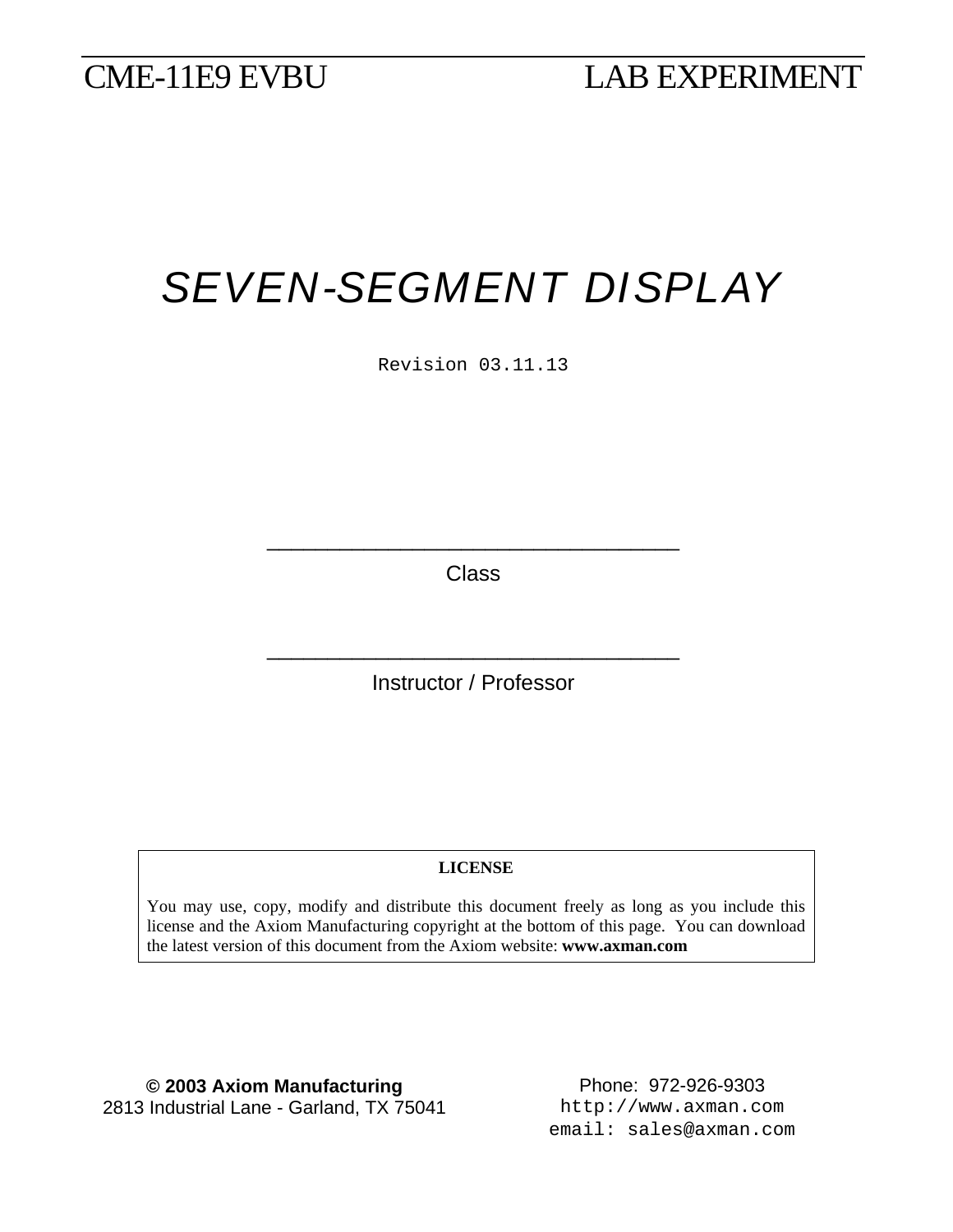#### **CONTENTS**

| 1                |     |  |    |  |  |
|------------------|-----|--|----|--|--|
|                  | 11  |  |    |  |  |
|                  |     |  |    |  |  |
| $\mathbf{2}$     |     |  |    |  |  |
| 3                |     |  |    |  |  |
|                  | 3.1 |  |    |  |  |
|                  |     |  |    |  |  |
| $\boldsymbol{4}$ |     |  |    |  |  |
|                  | 41  |  |    |  |  |
|                  | 4.2 |  |    |  |  |
|                  |     |  |    |  |  |
| 5                |     |  |    |  |  |
| 6                |     |  | 11 |  |  |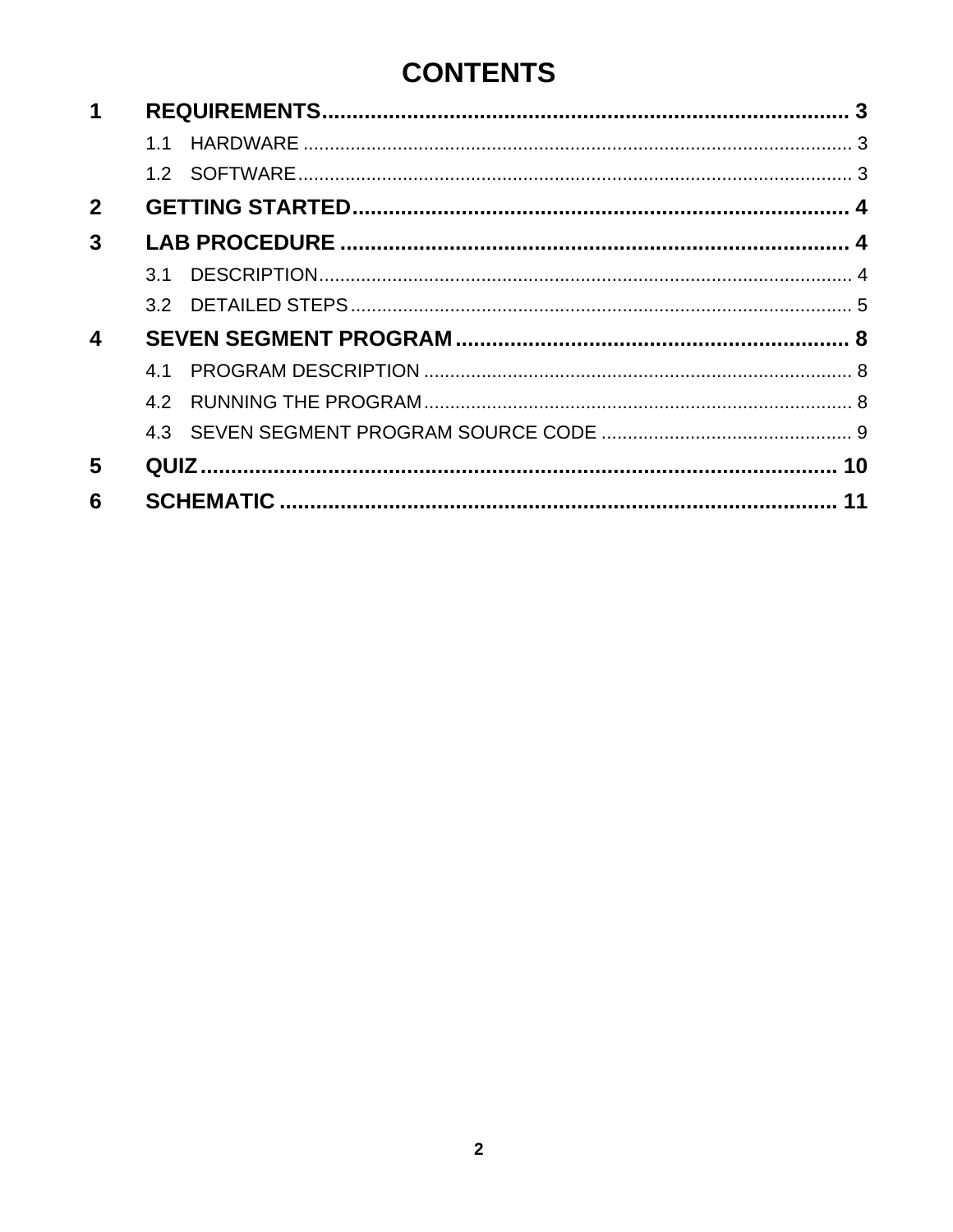## <span id="page-2-0"></span>1 REQUIREMENTS

### **1.1 Hardware**

To complete this lab, **the following hardware is required**:

- Axiom CME11E9 EVBU Development Kit
- PC running Windows OS
- Seven Segment Lab Kit which includes:
	- o (1) MAN6960 Seven Segment Display
	- o (1) 470 ohm Resistor Array
	- o (1) 74LS247 Segment Driver
	- o (23) Jumper Wires

#### **1.2 Software**

The CME11E9-EVBU board used in this experiment comes with all the software needed to complete this project.

There are many additional utilities included on the boards support CD that can make developing your own projects easier. The CD contains example source code, documentation and experiments for all Axiom development boards. You can even download the latest versions of the software and documentation free from our web site at: www.axman.com.

Also included is an integrated development environment, called AxIDE, for communicating with the board (via the serial port) and for reading and writing its flash memory. To complete this Lab, you should have this program installed on a PC running Microsoft Windows (95/98/2000/XP).

**NOTE**: This lab does not teach you how to use the AxIDE terminal interface or the Buffalo Monitor program to modify memory and upload programs. It assumes you're already familiar with these procedures. Refer to your board manual for details on installing and using this software, including a tutorial for using AxIDE.

#### **CAUTION**

Devices used in this lab are static sensitive and easily damaged by mishandling. Use caution when installing wires and devices onto the board to prevent bending the leads.

Experiments should be laid out in an orderly fashion. Start your lab time with the bench clean and free of metal objects and leave the lab area in a clean condition by picking up loose parts, wires and small objects.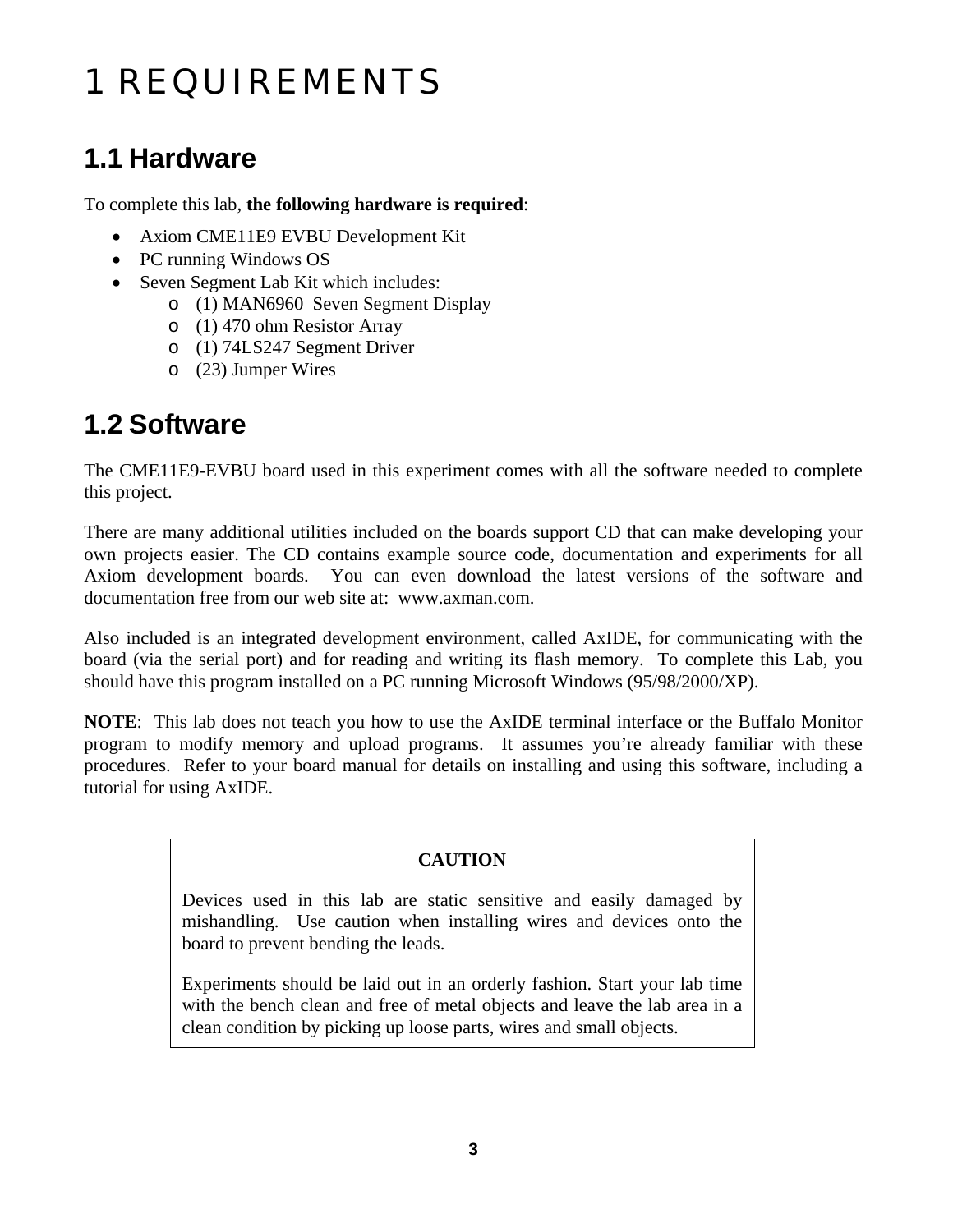## <span id="page-3-0"></span>2 GETTING STARTED

This lab will show you how to add an external seven segment display device to your Axiom development board. In this experiment only one display is used, though you can easily add more to display larger numbers.

A seven segment display is a group of seven LED's arranged in segments. These segments are generally used to display numbers 0 thru 9. In this example, an I/O port on the microcontroller will be written to output a group of 4 bits representing the number. These bits are applied to the seven segment driver causing it to light up the proper segments for displaying that number.

This type of display is used in appliances, machinery, cars, clocks, timers and many other products. They come in several colors such as red, green, blue and white.

**HOW IT WORKS**: All LED's in the display are common anode. By connecting the common anode to +5 and using a current limiting resistor on the cathode side, the driver is able to turn each segment on. Segment intensity is dependent on the current flow and should not exceed the limit of the segment.

### 3 LAB PROCEDURE

The lab is arranged in a series of steps. Each step should be completed before moving on to the next one, which builds on prior ones. Repeat each step as many times as necessary to become familiar with it. You will find it easier to complete more complex experiments after mastering the simple ones.

As an aid to keeping track of location it's a good idea to mark each step as it's completed, since the experiment will fail if anything is skipped.

### **3.1 Description**

This example uses PORTC on the HC11E9 microcontroller. In single chip mode, PORT C can be used as an input/output port. This port is located at address \$1003 on the HC11. We will use bits 0,1,2,3 for the 4 bit BCD number. Writing directly to this port will apply a number to the seven segment driver. For example, writing \$00 will display a "0" and writing \$09 will display a "9".

Before using PORTC however, its Data Direction Register (DDRC) must be initialized. Writing \$0F to the DDRC address, which is \$1007, sets bits 0,1,2,3 as outputs. The detailed steps in the following section walk you thru this process of setting up the port for use and displaying different digits.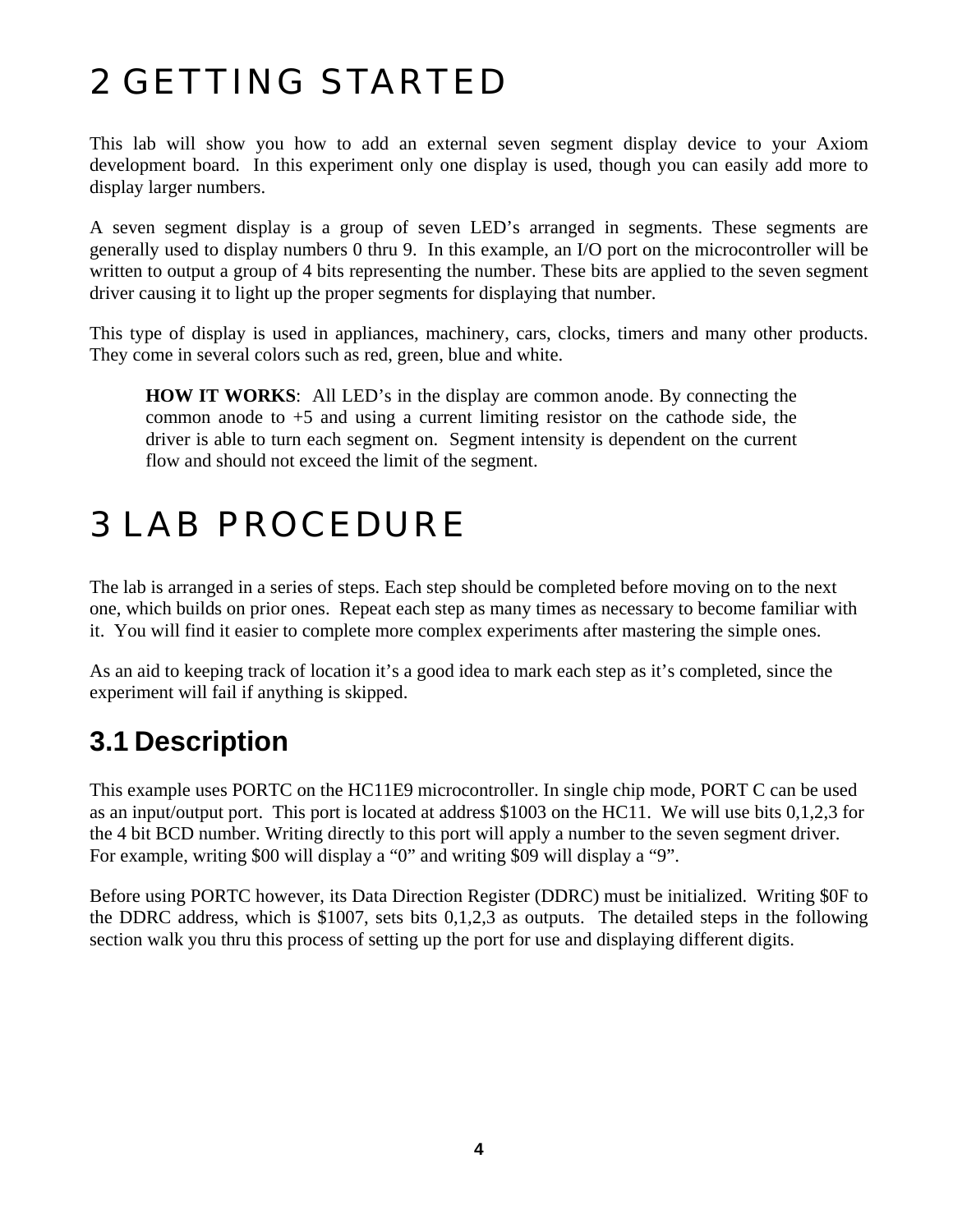#### <span id="page-4-0"></span>**3.2 Detailed Steps**

This section describes how to build the display and test it with the monitor running on the CME11E9- EVBU. In the next section, you'll see how to write a simple program that uses this display.

In the following steps, PORTC is the register byte at address \$1003. DDRC is the one at address \$1007

**NOTE**: To complete these steps you must be familiar with modifying register contents on your board. For example, to write \$0F to the DDRC register with the buffalo monitor, type MM 1007 0F into the terminal at the buffalo prompt and press <enter>. Type Help for more commands.

You can use a different monitor or debugger if you prefer, such as the GNU GDB.

- 1. Verify power is **NOT** applied to development board.
- 2. Install the seven-segment display, the driver IC and the resistor array on the breadboard as shown in **Figure 1**. Also make sure the circle ° on the corner of the display is lined up as shown.
- 3. Install the jumper wires on the board as follows:

| <b>EVBU P4 ---- Breadboard</b> | <b>Breadboard --- Breadboard</b> |
|--------------------------------|----------------------------------|
| $GND$ ----------- $GND(-)$     | $GND(-)$ ---------- U1-8         |
| $VCC$ ---------- $VCC(+)$      | $VCC(+)$ ---------- U1-16        |
| $PC()$ ------------[J]-7       | $VCC(+)$ ---------- U2-8         |
| $PC1$ ------------U1-1         | U1-9---------------- RN1-9       |
| $PC2$ ------------U1-2         | $U1-10$ ----------- RN1-10       |
| $PC3$ ------------U1-6         | $U1-11$ ------------- RN1-11     |
|                                | $U1-12$ ------------- RN1-12     |
|                                | $U1-13$ -------------- RN1-13    |
|                                | $U1-14$ ------------ RN1-14      |
|                                | $U1-15$ ------------- RN1-15     |
|                                | RN1-2------------- U2-9          |
|                                | $RN1-3$ ------------ U2-10       |
|                                | $RN1-4$ ------------ U2-7        |
|                                | $RN1-5$ ------------- U2-6       |
|                                | $RN1-6$ ------------- U2-4       |
|                                | RN1-7------------- U2-2          |

- RN1-8------------ U2-1
- 4. Install the MODA jumper on the EVBU board and remove jumpers MODB and MEM\_EN. This will configure the board for single chip operation.
- 5. Apply power to the board.
- 6. Using the monitor, write \$0F to DDRC. This forces bits 0,1,2,3 of port C as outputs.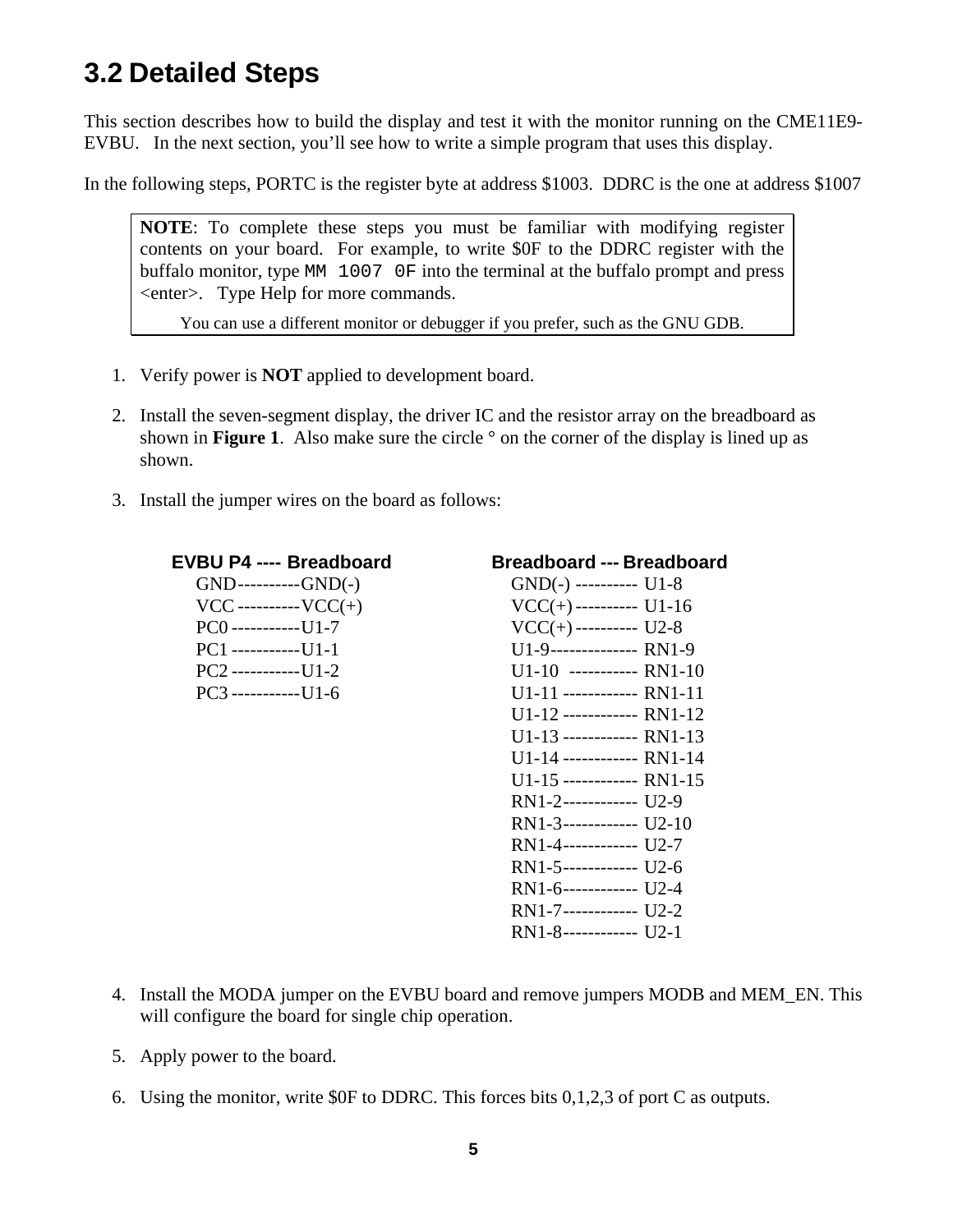- 7. Write \$00 to PORTC. verify display is a "0". This forces all outputs low, thus representing a zero in BCD.
- 8. Write \$01 to PORTC, verify display is a "1". This forces PORTC bit 0,1,2,3 to a \$01, thus representing a one in BCD.
- 9. Write \$02 to PORTC, verify display is a "2". This forces PORTC bit 0,1,,3,4 to a \$02, thus representing a two in BCD.
- 10. Write the following hex values in order: 03, 04, 05, 06, 07, 08, 09 to PORTC, verify each number is displayed "3", "4", "5", "6", "7", "8", "9". This forces PORTC bit 0,1,2,3 into representing the BCD value of numbers we are displaying.
- 11. Write \$0F to PORTC then verify the display is blank. This forces PORTC bits 0-3 to \$0F, representing an invalid decimal number and no number is displayed.

These steps show how easy a display can be added to a microcontroller. Just one digit was used in this example, but you can easily add additional digits.

A four-digit bank, for example, can be used by multiplexing the digits or using one of the many other chips available on the market that have all necessary logic inside for driving several digits or LED's. A clock, for example, would require at least four digits or six digits with seconds. A temperature monitor would require three digits on those hot days of 113 F. A digital voltmeter could require eight digits for precision readings.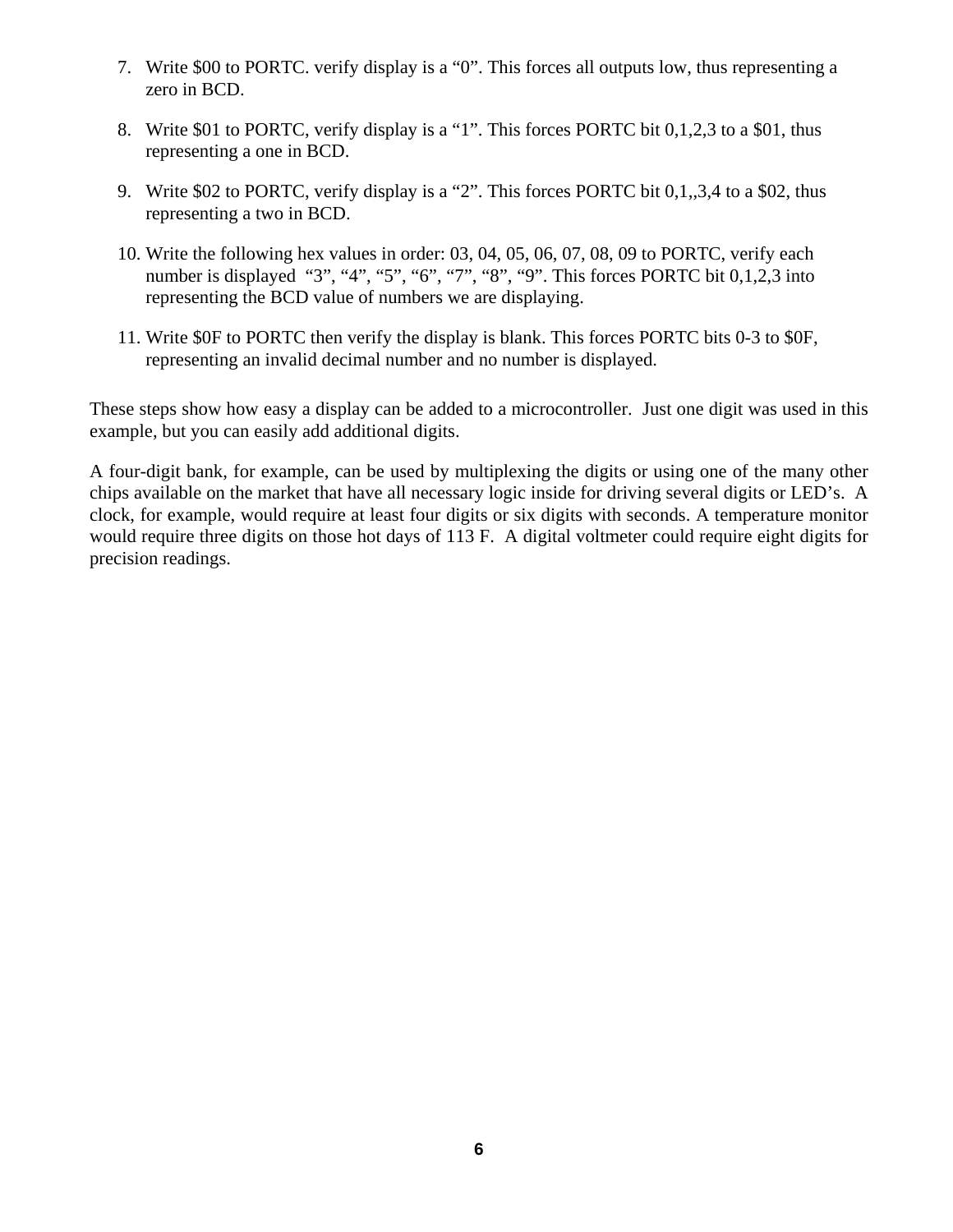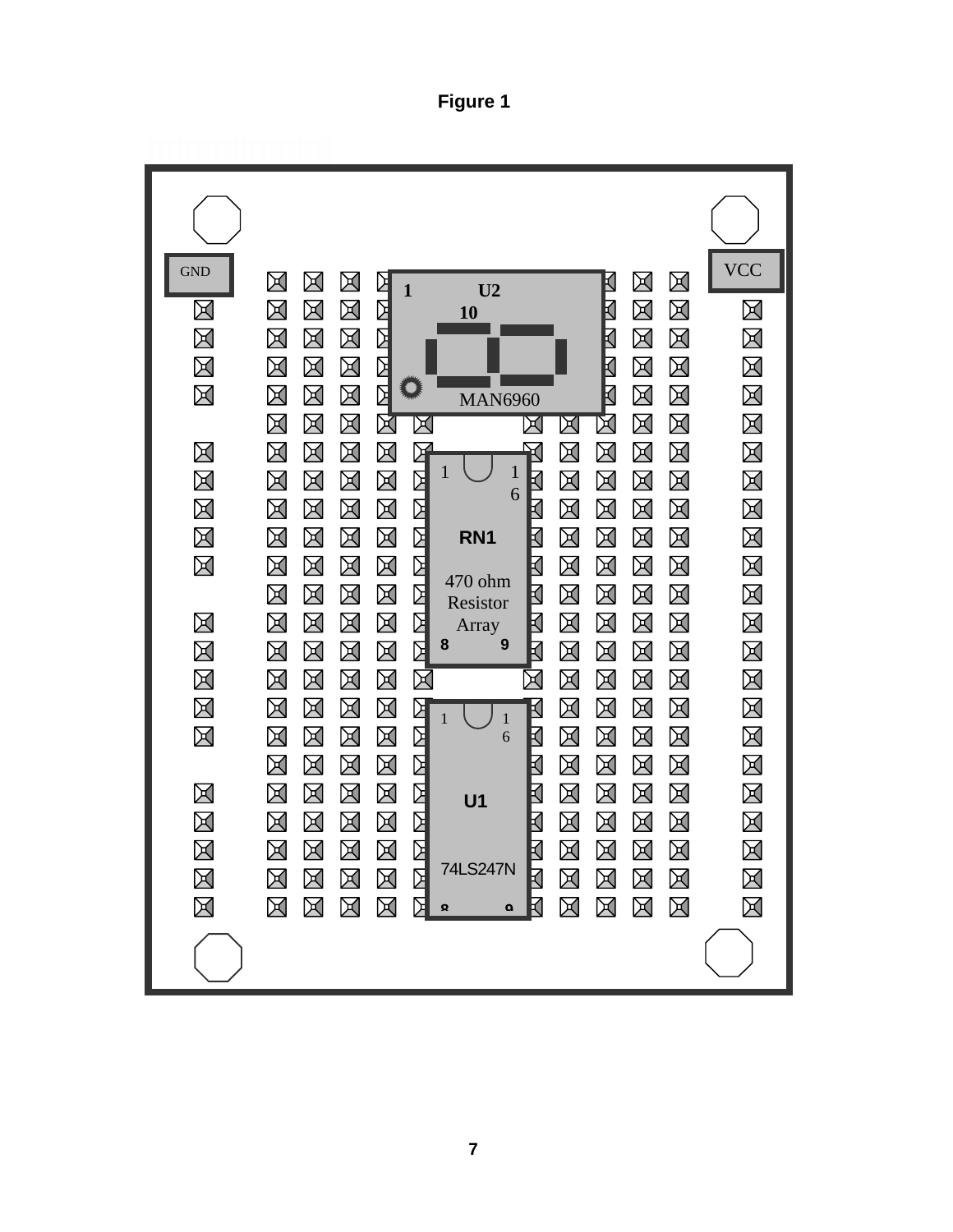## <span id="page-7-0"></span>4 SEVEN SEGMENT PROGRAM

The previous section described a method of controlling the display manually by entering codes by hand. While this method is useful for testing and experimenting, once the hardware is working you'll want to write a software program to control the display.

This section will describe how to write such a program in assembly language. The full source code listing is at the end of this section. Both source code and assembled executable for this example can also be downloaded from the Axiom web site: **www.axman.com**.

If viewing this on your PC, you can also copy and paste the source code below into a text editor (such as notepad) then save and assemble it using AxIDE.

Refer to the owner's manual of your board for instructions on creating software and running programs for your development board.

### **4.1 Program Description**

The program must first initialize PORTC to all outputs. Register A is cleared to \$00 then Register A is written to PORTC. This displays the digit 0 which will remain on the display for the length of the delay subroutine.

Next register A is increment by one. The new value of A is checked to see if it is greater then 9. If so, the program starts over at the beginning. Otherwise the next digit is written to PORTC. Digits 0 thru 9 are displayed, then the program starts over at the beginning.

#### **4.2 Running the Program**

- 1. Upload the assembled program 7-SEG1D.S19 into the RAM on your board. This program starts at address \$0100, which is internal memory. The source code for this program is shown below.
- 2. Execute the program by typing call 0100 in the terminal and pressing <enter>.
- 3. The seven-segment display will cycle thru digits 0 to 9 then repeat forever.
- 4. Press the reset button on the board or remove power to stop the program.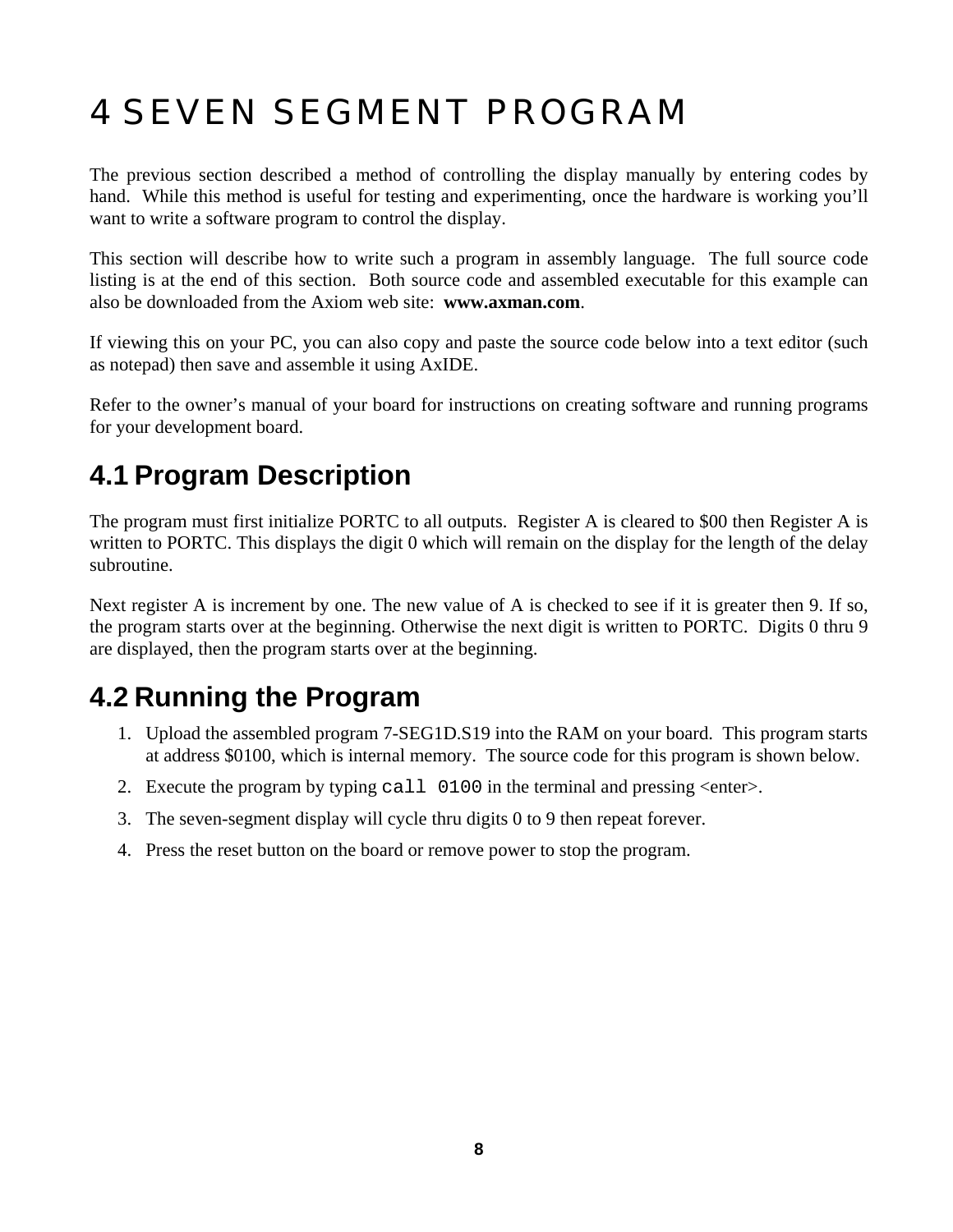### <span id="page-8-0"></span>4.3 Seven Segment Program Source Code

This routine counts up from 0-9 on the seven segment display.

| $\star$<br>$\star$                         |                   | Example Seven Segment                                       |                                                                                                                                         |
|--------------------------------------------|-------------------|-------------------------------------------------------------|-----------------------------------------------------------------------------------------------------------------------------------------|
| $\star$<br>PORTC<br><b>DDRC</b><br>$\star$ |                   | Register Equates<br>equ \$1003<br>equ \$1007                | * port C output register<br>* port C direction register                                                                                 |
|                                            |                   | org \$0100<br>ldaa #\$0F<br>staa DDRC                       | * all outputs<br>* on port C                                                                                                            |
| Loop1                                      |                   |                                                             |                                                                                                                                         |
|                                            | clra              |                                                             | * clear register A                                                                                                                      |
| Loop2                                      | bsr<br>inca       | staa PORTC<br>Delay<br>cmpa #\$0A<br>beg Loop1<br>bra Loop2 | * write digit to port C<br>* delay for visual<br>* increment A<br>* if greater then 9<br>* restart with digit 0<br>* display next digit |
| Delay:                                     |                   |                                                             |                                                                                                                                         |
|                                            |                   | ldy #\$FFFF                                                 |                                                                                                                                         |
| DelayA:                                    | dey<br>bne<br>rts | DelayA                                                      | * return                                                                                                                                |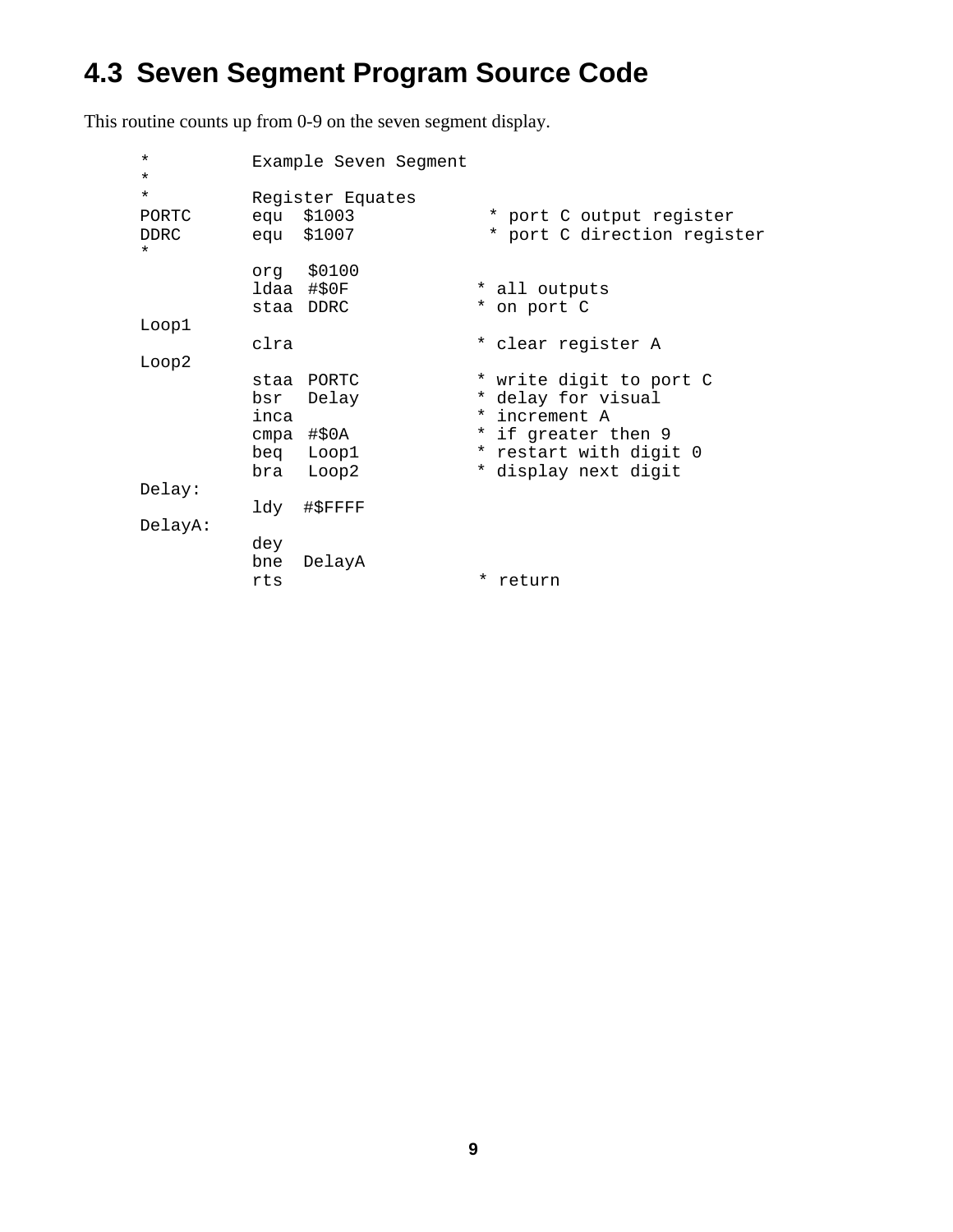### <span id="page-9-0"></span>5 QUIZ

Answer the following questions based on the example presented in this lab.

|                                                                     | <b>1.</b> What is the largest digit that can be displayed?                    |                                            |                          |                     |  |  |  |  |
|---------------------------------------------------------------------|-------------------------------------------------------------------------------|--------------------------------------------|--------------------------|---------------------|--|--|--|--|
|                                                                     | A.5                                                                           | B.F                                        | c.10                     | D.9                 |  |  |  |  |
|                                                                     | <b>2.</b> How many bits are required for one digit?                           |                                            |                          |                     |  |  |  |  |
|                                                                     | A.8                                                                           | <b>B.</b> 16                               | C.4                      | D.9                 |  |  |  |  |
|                                                                     | <b>3.</b> How many segments are in the display?                               |                                            |                          |                     |  |  |  |  |
|                                                                     | A.5                                                                           | <b>B.7</b>                                 | c.10                     | D.9                 |  |  |  |  |
|                                                                     |                                                                               |                                            |                          |                     |  |  |  |  |
|                                                                     | <b>4.</b> Which digit has the most segments lit?<br>A.0                       | B.5                                        | c.1                      | D.8                 |  |  |  |  |
|                                                                     |                                                                               |                                            |                          |                     |  |  |  |  |
|                                                                     | <b>5.</b> What controls the segments of the display?<br><b>A.</b> Digit Input | <b>B.</b> Segment driver                   | <b>C</b> . Timer         | <b>D. PORTB</b>     |  |  |  |  |
|                                                                     |                                                                               |                                            |                          |                     |  |  |  |  |
|                                                                     | <b>6.</b> All the LEDS in the display are?                                    |                                            |                          |                     |  |  |  |  |
|                                                                     | <b>A.</b> Common drive                                                        | <b>B.</b> Common Cathode <b>C.</b> Forward |                          | D. Common Anode     |  |  |  |  |
| <b>BONUS QUESTION:</b> What controls the intensity of the segments? |                                                                               |                                            |                          |                     |  |  |  |  |
|                                                                     | A. Resistors                                                                  | <b>B.</b> Digit                            | <b>C.</b> Segment driver | D. Micro controller |  |  |  |  |
|                                                                     |                                                                               |                                            |                          |                     |  |  |  |  |